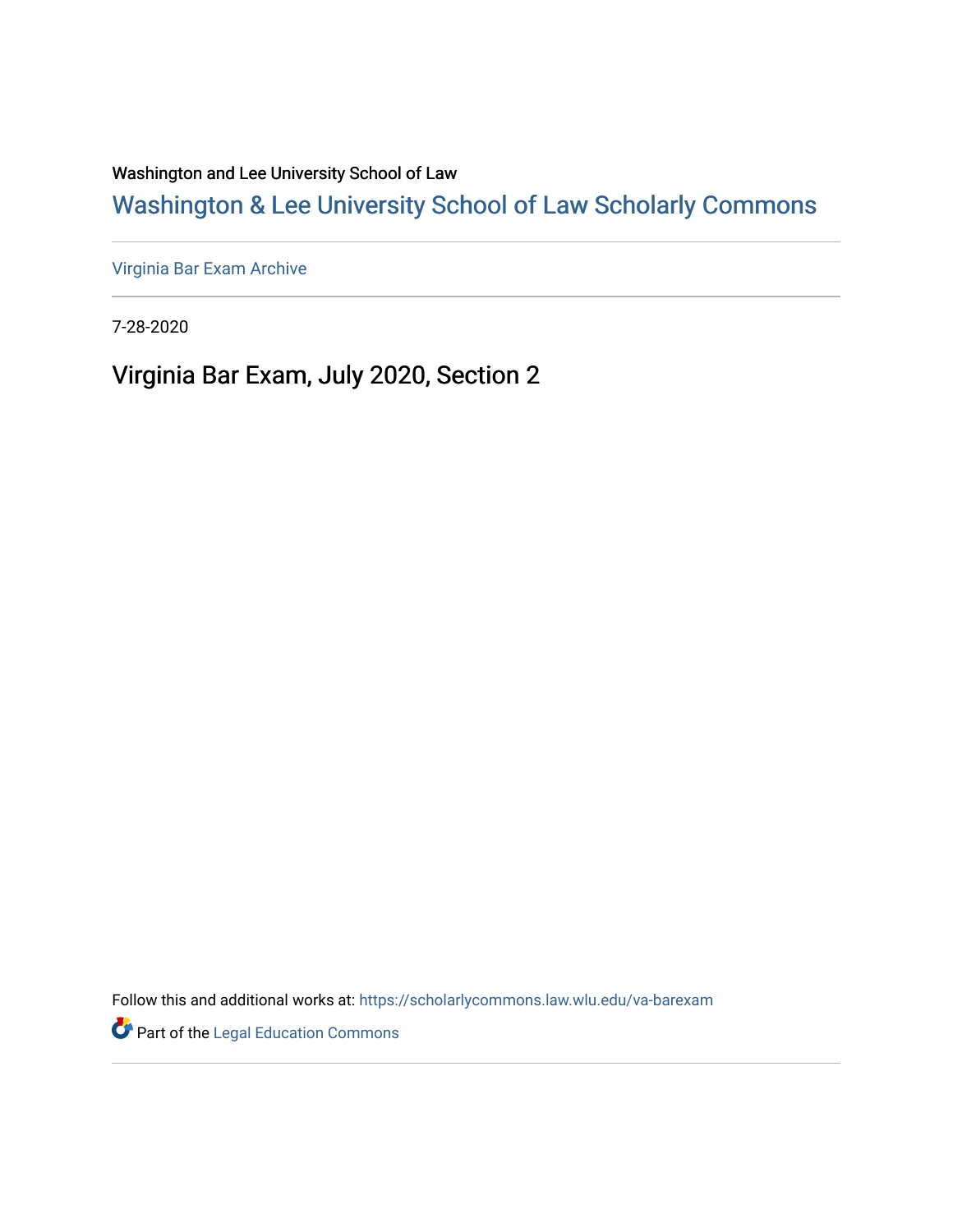#### VIRGINIA BOARD OF BAR EXAMINERS Roanoke, Virginia – July 28, 2020

## **GREEN BOOKLET** - Write your answer to Question 6 in the GREEN Answer Booklet 6

**6.** Claire Davis, a widow, died in June 2020 in a nursing home in the City of Newport News, Virginia. She was survived by her two sons, Delk and Ron, and a daughter, Wilma.

Until January 2018, when she was admitted to the nursing home, Claire lived at Phoebus House, the home she and her deceased husband had occupied on the Chesapeake Bay in Hampton, Virginia for many years. Phoebus House sits on 25 acres of land overlooking one of the widest, most accessible parts of the bay and was a prime location for development. Over the years, many developers approached Claire about buying the house and land, but Claire refused to sell the house and land even though she lacked the resources to support herself.

 Claire's children respected her decision not to sell, and in 2009, the children and Claire entered into a written agreement that:

- Phoebus House and the adjoining land would not be sold prior to Claire's death; and
- the children would advance Claire money to support herself; and
- each of the children would contribute such amounts as they were able, and
- after their mother's death, Phoebus House and the surrounding land would be sold, the advances that the children made would be repaid to them, and the balance distributed equally among the three children.

Over the next ten years, each of the children made various cash contributions to their mother's support. The children recently had the house and land appraised at approximately \$4.5 million dollars.

After Claire's death, a Will signed on December 1, 2017 by Claire and attested before two officers of a local bank was found in Claire's safe deposit box at the bank. The Will contained provisions disposing of various articles of tangible personal property, leaving Phoebus House and the adjoining land to Delk, and the remainder of Claire's property consisting of stocks and investment accounts equally to her three children. The stocks and investment accounts were maintained in a brokerage account in Richmond, Virginia. The Will did not have self-proving provisions, and it named Wilma, now a resident of Baton Rouge, Louisiana, as the Executrix.

Delk found the Will and submitted it for probate in the Circuit Court Clerk's Office in Newport News, claiming Wilma could not legally qualify as Executrix. Claire's other children objected to Delk's actions.

- **(a) Where should Claire's estate be administered? Explain fully.**
- **(b) What is the effect of the written agreement among Claire and her three children on the disposition of Phoebus House and on the December 1, 2017 Will? Explain fully.**
- **(c) May Wilma qualify as Executrix of Claire's estate? Explain fully.**
- **(d) Is the 2017 Will entitled to probate, and if so, what steps should be taken to admit the Will to probate and enforce the 2009 agreement? Explain fully.**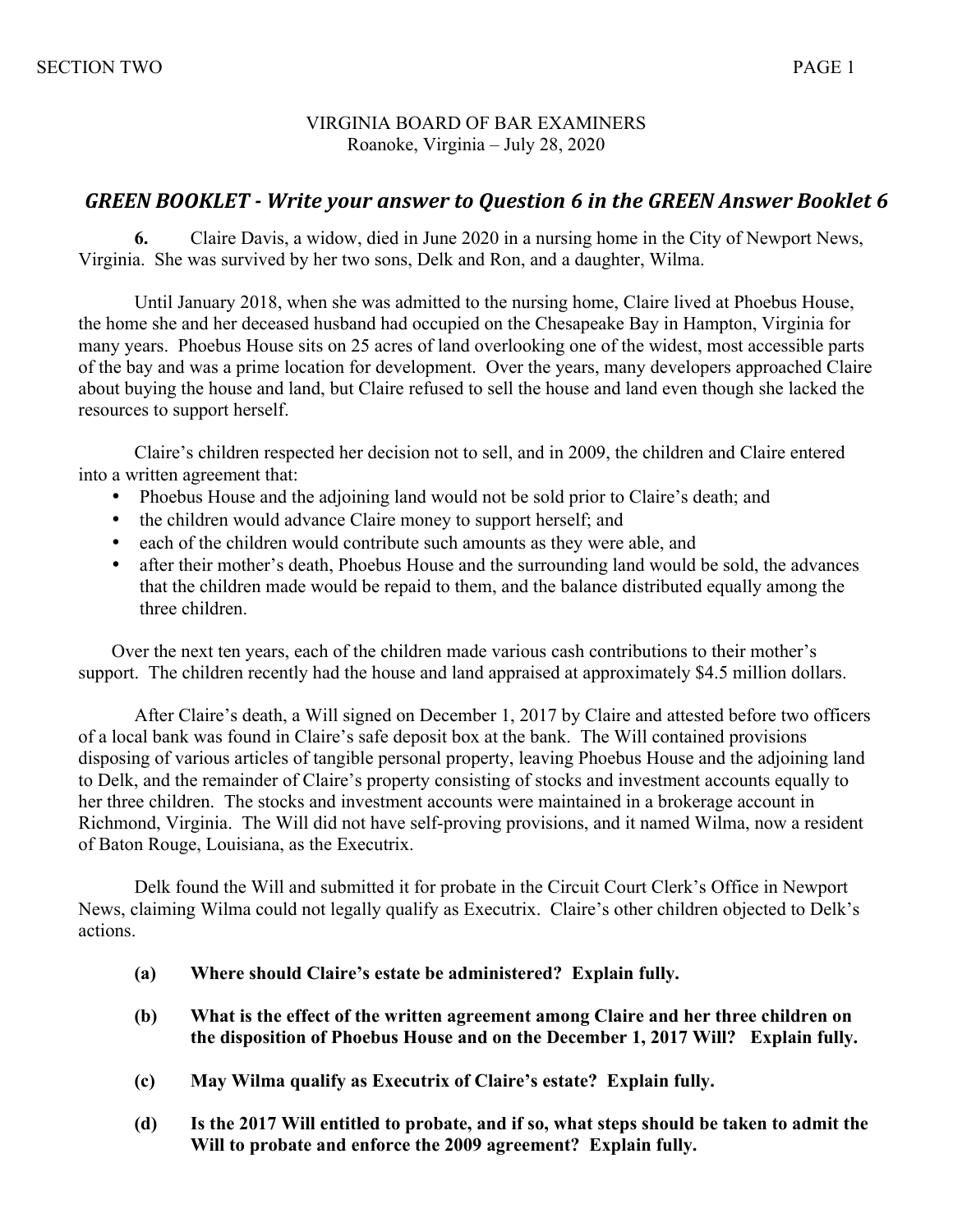#### **\* \* \* \* \***

### **PURPLE BOOKLET** - Write your answer to Question 7 in the PURPLE Answer Booklet 7

**7.** On April 1, 2017, Paul, a plumber, was working on a project to renovate a high school in Roanoke County, Virginia. Dave, a roofer, was also working on site. While Paul was walking to his truck to get more tools, he passed Dave, who was pushing a cart stacked high with metal roofing pieces. The load was unstable, and Paul saw that a heavy saw was on the top of the cart, about 6 feet above the ground. The cart jerked and the saw began falling to the ground. Paul reached out to grab the saw and the blade stuck him on his right thumb and smashed his thumb and hand on the pavement. Paul's hand sustained obvious serious injuries; however, Paul refused Dave's offer to call the rescue squad. Paul said that he was an EMT and would leave and go immediately to the Emergency Room. Unbeknownst to Dave, Paul went home and did not seek medical treatment for 5 days. By then, the infection in his thumb was so advanced his right thumb was amputated.

On June 1, 2019, Paul filed a Complaint against Dave in the Circuit Court for Roanoke County. On July 1, 2019, Dave was personally served with the Complaint which alleged that Dave was negligent in transporting work materials and that his negligence caused a permanent injury to Paul, including amputation of his thumb, past and future medical expenses, past and future pain and suffering, permanent deformity, lost wages and a loss of earning capacity because he could not return to work using his hands in construction. The Complaint seeks \$2.5 million dollars in compensatory damages.

On July 19, 2019, Dave, by his attorney Alvin, mistakenly filed an Answer to the Complaint in the Circuit Court for Franklin County. The Answer denied any negligence on the part of Dave but did not include any affirmative defenses.

On July 25, 2019, Alvin received a call from the Franklin County Circuit Court Clerk's Office asking about the case because that office did not have any such case docketed in its court. Alvin realized the mistake, checked the Roanoke County online case information website, and discovered that Paul had just the day before filed a Motion for Default Judgment in Roanoke County. On July 26, 2019, Dave filed in the Circuit Court for Roanoke County a Motion for an Extension of Time to File a Responsive Pleading and attached the Answer he had filed timely on July 19, 2019, but in Franklin County instead of Roanoke County.

A month later, the Roanoke County Circuit Court heard Dave's Motion for an Extension of Time to File an Answer and Paul's Motion for Default Judgment. Upon consideration of the written motions and the argument of counsel, the Court granted Dave's Motion, contemporaneously filed his (original) Answer to the Complaint and denied Paul's Motion for Default Judgment.

Dave then learned for the first time in discovery that on the date of the accident Paul did not go to the ER but went home and failed to seek any medical treatment until 5 days later.

In advance of the trial, Dave timely exchanged with Paul proposed jury instructions, which included a proposed instruction on the defense of Failure to Mitigate Damages. Dave contemporaneously filed a Plea of the Statute of Limitations.

Paul filed a Motion *In Limine* to exclude Dave's defense (and corresponding jury instruction) of Paul's failure to mitigate his damages, and a Motion to Strike Dave's Plea of the Statute of Limitations because Dave failed to plead these affirmative defenses in his Answer, and they were therefore waived.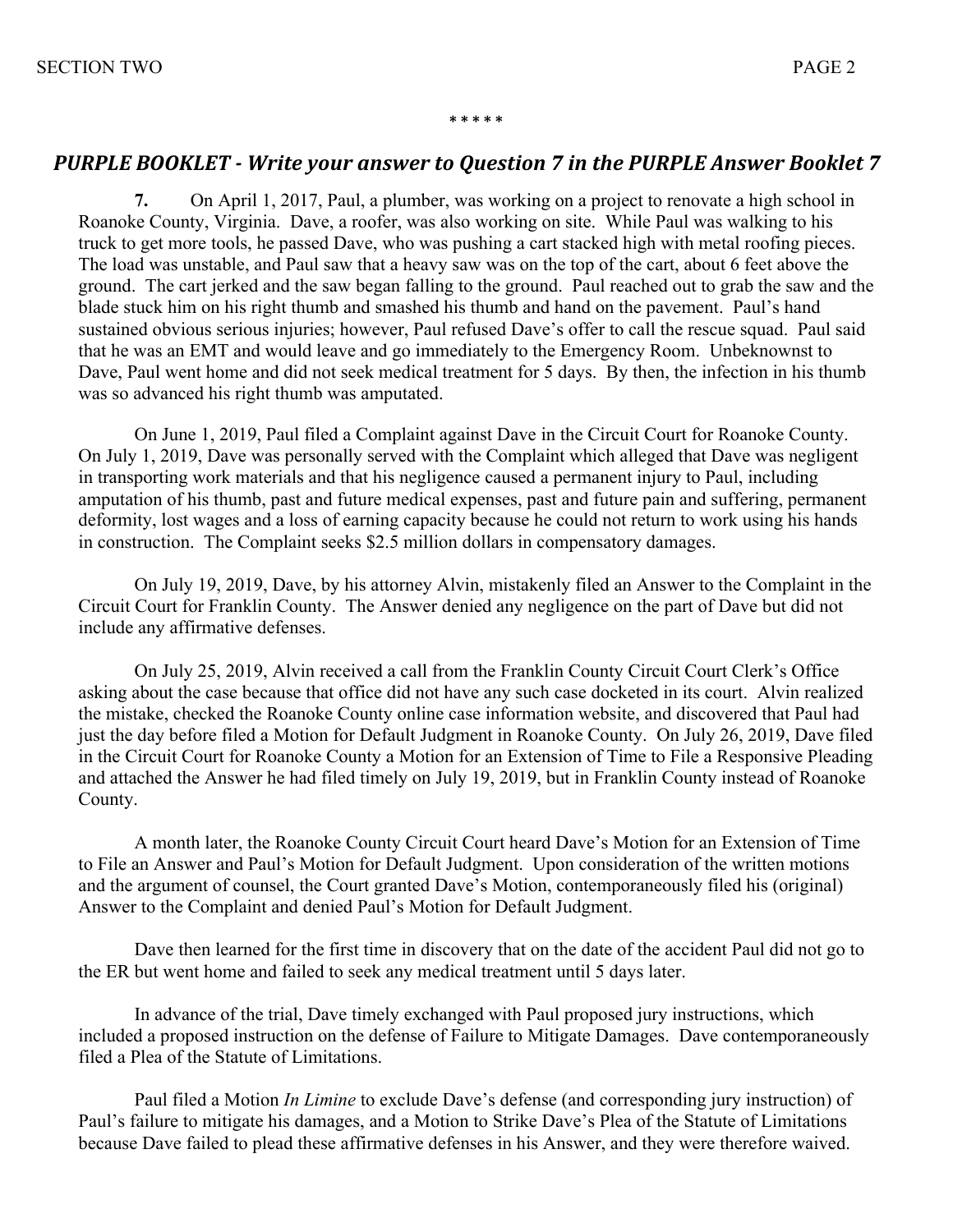- **(a) Was the Circuit Court of Roanoke County correct in granting Dave's Motion for an Extension of Time to File an Answer and in denying Paul's Motion for Default Judgment? Explain fully.**
- **(b) What arguments should Paul and Dave each make on Paul's Motion** *In Limine* **to exclude Dave's defense of failure to mitigate damages, and how should the Court rule? Explain fully.**
- **(c) How should the Court rule on Paul's Motion to Strike Dave's Plea of the Statute of Limitations? Explain fully.**

#### **\* \* \* \* \***

#### GOLD BOOKLET - Write your answer to Question 8 in the GOLD Answer Booklet 8

**8.** Bud is the owner of a retail shop in Culpeper, Virginia, that sells a large variety of outdoor furniture, tents, cooking grills and yard equipment. Anticipating the summer season, Bud placed an order on March 4, 2020, for five hundred (500) grill covers from Wayne's Wholesale, Inc. ("Wayne's") in Virginia Beach, Virginia, for the total purchase price of \$50,000. Bud used a simple purchase order form on the front of which he typed the following additional language: "*Grill covers shall be forest green; color shall not fade from exposure to sun or outdoor elements for at least sixty (60) days from first use."* The entire purchase order form was printed on the front and back of a single piece of paper in the same black color, size and font with one exception on the back of the form. One of the fifteen conditions found on the back was printed in red ink and read as follows: "*Purchaser may reject any defective goods within thirty (30) days of delivery."*

Wayne's received and processed the order on March 12, 2020, and on the same day Wayne's faxed to Bud a form titled "Wayne's Wholesale, Inc. Order Confirmation." This Order Confirmation form was printed on one page, front and back, using the same color, size and font throughout. The Order Confirmation included the following printed provisions: "*Any objection to goods shipped must be made within fourteen (14) days of receipt of the goods,"* and "*Wayne's gives no warranties of any nature, either express or implied."*

Bud received the grill covers on April 23, 2020, and stocked its store with the grill covers the same day. Ten covers were sold the first week. Two weeks later, six customers returned the grill covers because they had already faded badly in the sun. Bud called the other customers that purchased the covers and found that their new grill covers had also faded. Bud determined that the grill covers were not suitable for outdoor use and sent Wayne's an email on May 20, 2020, advising Wayne's that he rejected the entire order as being defective. Bud promptly returned the unsold covers to Wayne's. Wayne's refused to accept the returned grill covers, telling Bud that the agreement required him to reject the covers within fourteen (14) days of receipt.

Bud filed suit in the Circuit Court of the City of Virginia Beach and properly served Wayne's. Bud alleged that the covers were unfit for the purpose for which they were designed and were not merchantable. He asked for judgment in the sum of \$50,000 and for an award of attorney's fees.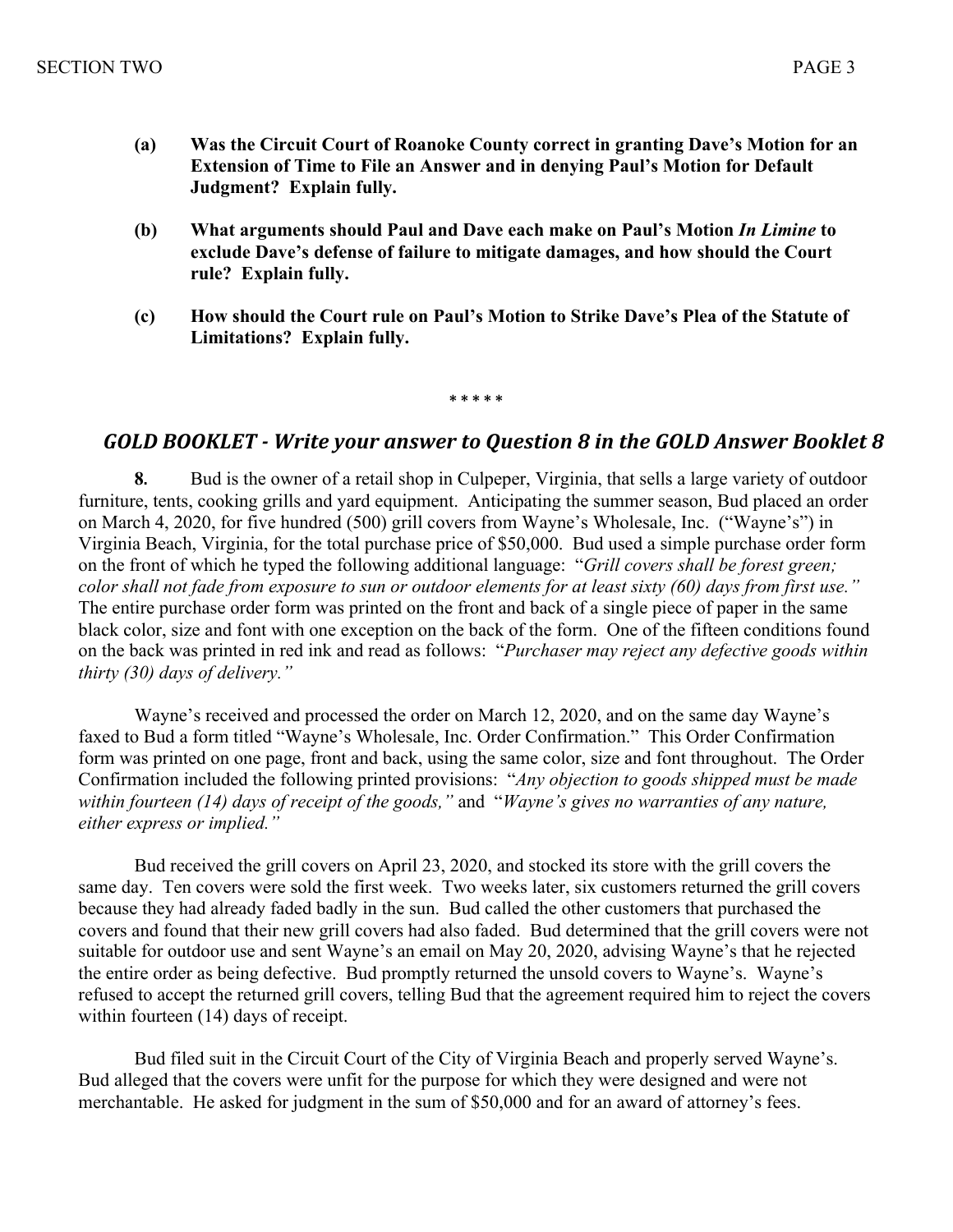In its Answer, Wayne's argues in defense that:

- **(a) Under the terms of the agreement, Bud was required to reject the grill covers within fourteen (14) days of receipt, and he failed to do so.**
- **(b) Wayne's gave no warranties, either express or implied.**
- **(c) The Court does not have authority to award attorney's fees.**

 **How should the Court rule on each of Wayne's defenses? Explain fully.**

\* \* \* \* \*

### **ORANGE BOOKLET** - Write your answer to Question 9 in the ORANGE Answer Booklet 9

**9.** Jim Johnson ("Johnson") owned and operated a milling business in Appomattox, Virginia. He had several employees, including David. David had worked for him for many years. David lived near Appomattox in Farmville, Virginia. At the close of business one day, David was permitted by Johnson to use a milling business truck to transport a large bag of flour that David had bought from Johnson's business to David's home in Farmville. David drove to Farmville and delivered the flour to his home. He began the journey back to Appomattox to return the truck. David stopped at Acme Barbecue on the way. While there, he ate dinner and started drinking beer.

David finished drinking and started to drive Johnson's truck back to the business. On the way, he lost control of the truck, crossed the center, and struck another vehicle. Peter, the driver of the other car, was seriously injured. David fled the scene and returned to his home in Farmville. The police were given a description of the truck, contacted Johnson and found David at his home in Farmville. David was charged with driving while intoxicated and leaving the scene of an accident. He pleaded guilty to driving while intoxicated.

The injured driver, Peter, then filed a civil lawsuit for personal injury against David and Johnson seeking damages for his personal injuries under theories of respondeat superior and negligent entrustment.

During discovery, Peter obtained the following evidence through depositions:

- On the day of the accident, two witnesses had been present for the conversation between David and Johnson. The witnesses confirmed that Johnson agreed to let David borrow the truck to take the flour home but that he was told not to drive anywhere else and to bring the truck immediately back to Appomattox.
- Johnson admitted that the truck loaned to David was often used in his business to make deliveries. He admitted that David had purchased the flour from the milling business and was therefore a customer entitled to delivery.
- David testified that he had consumed three shots of liquor while he was at his house when he dropped off the flour. He also testified that he had four beers at Acme Barbecue, immediately before the accident. All of the alcohol had been consumed within less than two hours of David leaving the milling business.